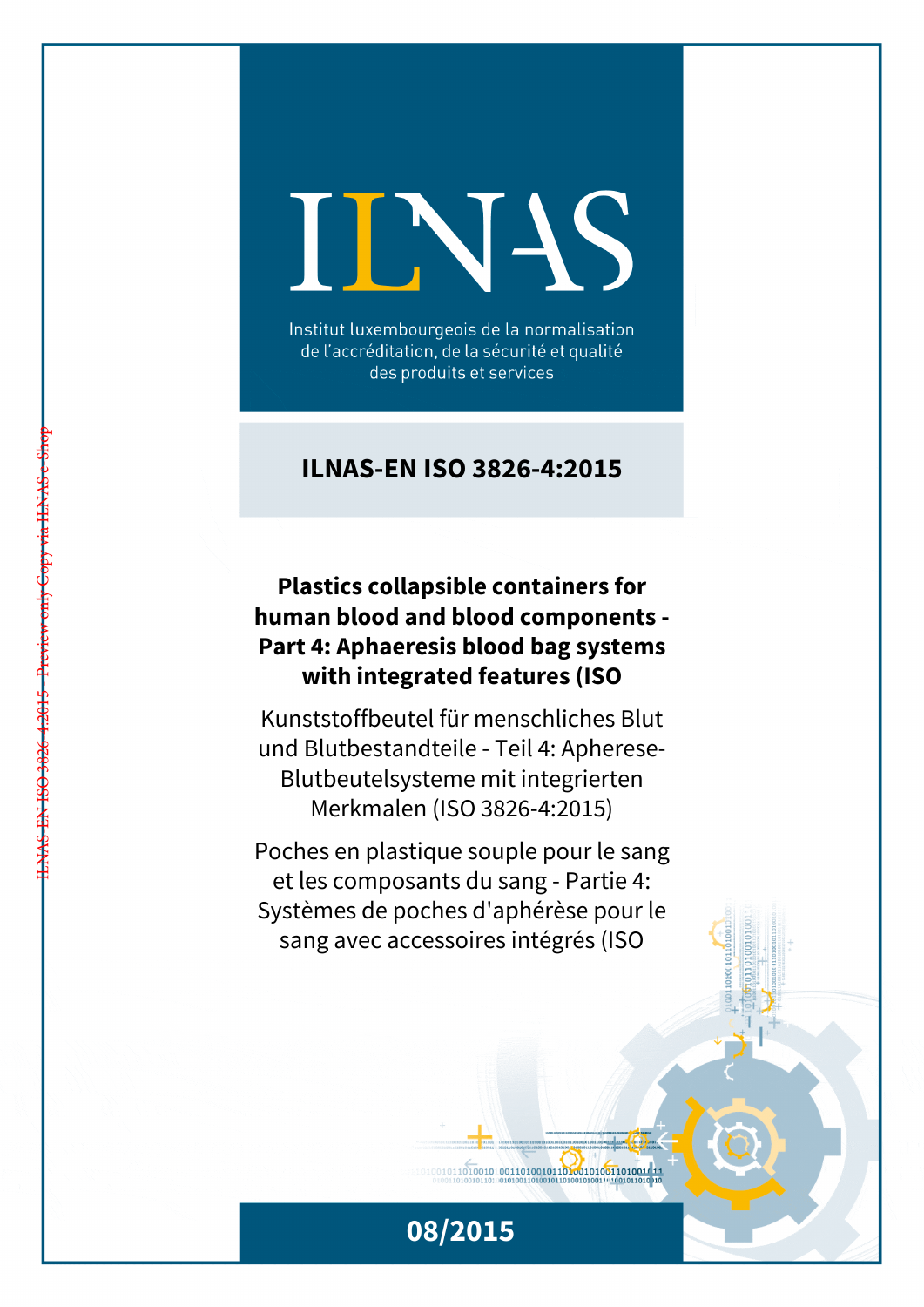### **National Foreword**

This European Standard EN ISO 3826-4:2015 was adopted as Luxembourgish Standard ILNAS-EN ISO 3826-4:2015.

Every interested party, which is member of an organization based in Luxembourg, can participate for FREE in the development of Luxembourgish (ILNAS), European (CEN, CENELEC) and International (ISO, IEC) standards:

- Participate in the design of standards
- Foresee future developments
- Participate in technical committee meetings

https://portail-qualite.public.lu/fr/normes-normalisation/participer-normalisation.html

### **THIS PUBLICATION IS COPYRIGHT PROTECTED**

Nothing from this publication may be reproduced or utilized in any form or by any mean - electronic, mechanical, photocopying or any other data carries without prior permission!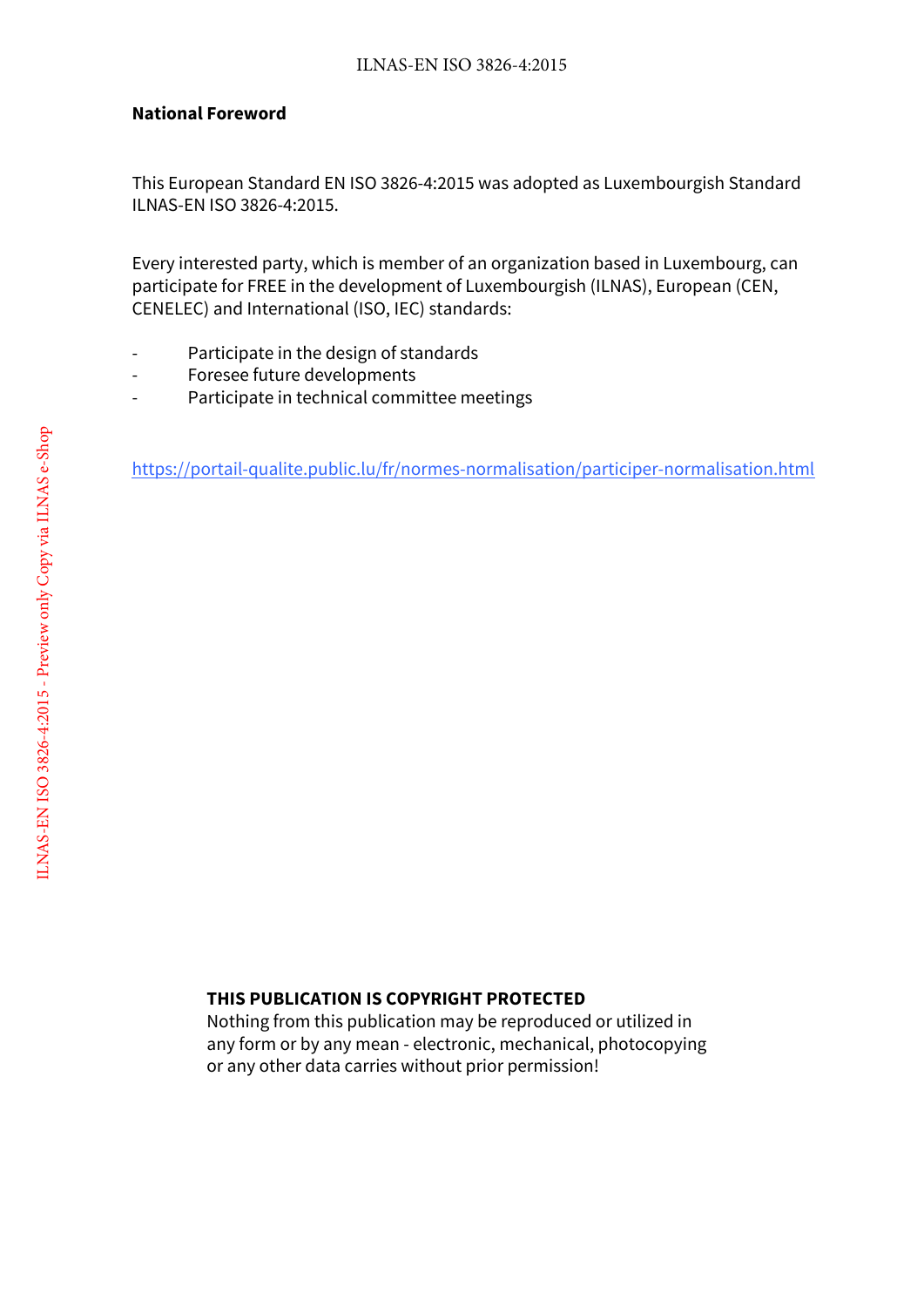# EUROPEAN STANDARD<sup>U.NAS-EN ISO 3826-4:20**EN ISO 3826-4**</sup>

# NORME EUROPÉENNE

EUROPÄISCHE NORM

August 2015

ICS 11.040.20

English Version

## Plastics collapsible containers for human blood and blood components - Part 4: Aphaeresis blood bag systems with integrated features (ISO 3826-4:2015)

Poches en plastique souple pour le sang et les composants du sang - Partie 4: Systèmes de poches d'aphérèse pour le sang avec accessoires intégrés (ISO 3826-4:2015)

 Kunststoffbeutel für menschliches Blut und Blutbestandteile - Teil 4: Apherese-Blutbeutelsysteme mit integrierten Merkmalen (ISO 3826-4:2015)

This European Standard was approved by CEN on 23 April 2015.

CEN members are bound to comply with the CEN/CENELEC Internal Regulations which stipulate the conditions for giving this European Standard the status of a national standard without any alteration. Up-to-date lists and bibliographical references concerning such national standards may be obtained on application to the CEN-CENELEC Management Centre or to any CEN member.

This European Standard exists in three official versions (English, French, German). A version in any other language made by translation under the responsibility of a CEN member into its own language and notified to the CEN-CENELEC Management Centre has the same status as the official versions.

CEN members are the national standards bodies of Austria, Belgium, Bulgaria, Croatia, Cyprus, Czech Republic, Denmark, Estonia, Finland, Former Yugoslav Republic of Macedonia, France, Germany, Greece, Hungary, Iceland, Ireland, Italy, Latvia, Lithuania, Luxembourg, Malta, Netherlands, Norway, Poland, Portugal, Romania, Slovakia, Slovenia, Spain, Sweden, Switzerland, Turkey and United Kingdom.



EUROPEAN COMMITTEE FOR STANDARDIZATION COMITÉ EUROPÉEN DE NORMALISATION EUROPÄISCHES KOMITEE FÜR NORMUNG

**CEN-CENELEC Management Centre: Avenue Marnix 17, B-1000 Brussels** 

Ref. No. EN ISO 3826-4:2015 E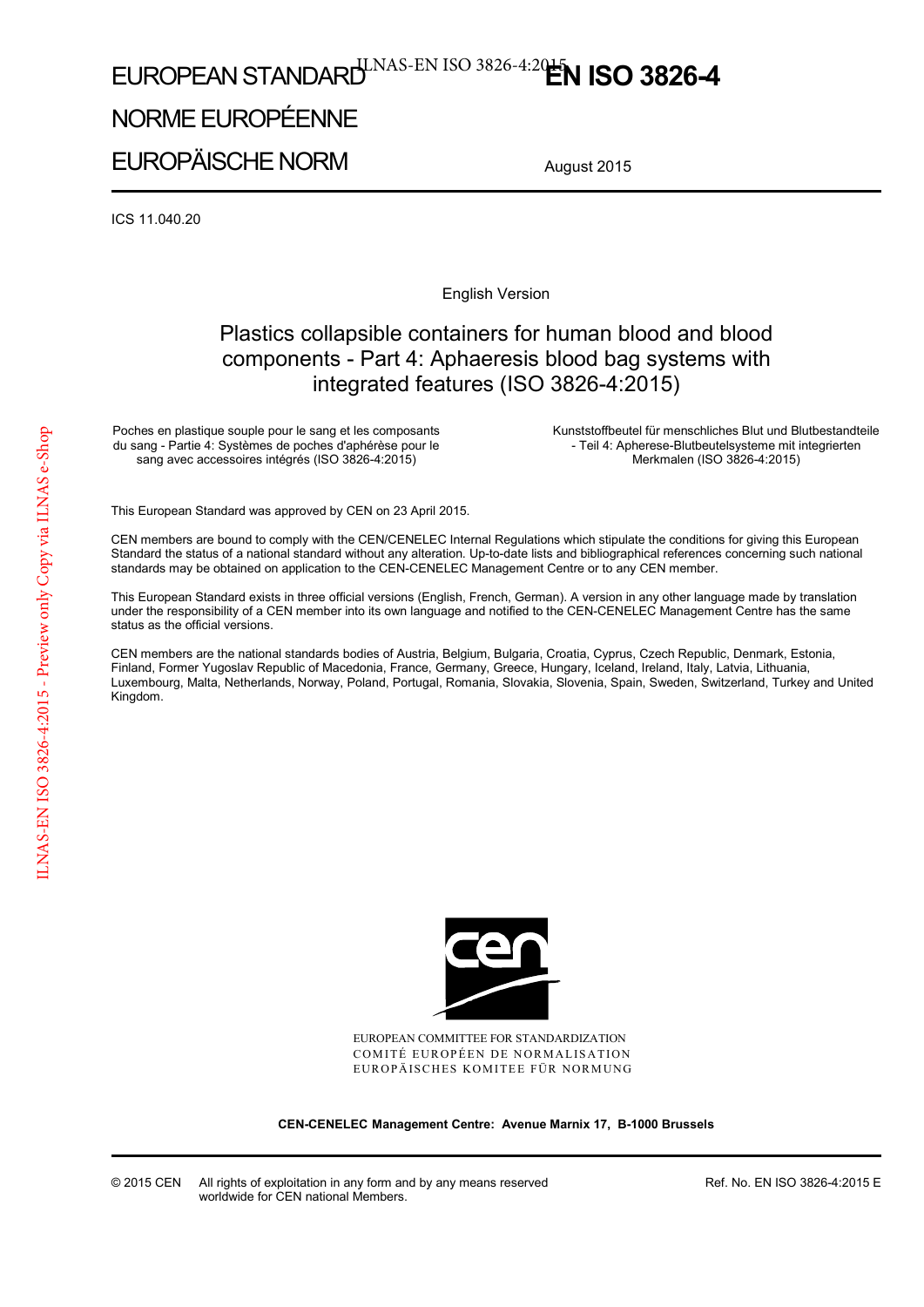| <b>Contents</b>                                                                      | Page |
|--------------------------------------------------------------------------------------|------|
|                                                                                      |      |
| Annex ZA (informative) Relationship between this European Standard and the Essential |      |
|                                                                                      |      |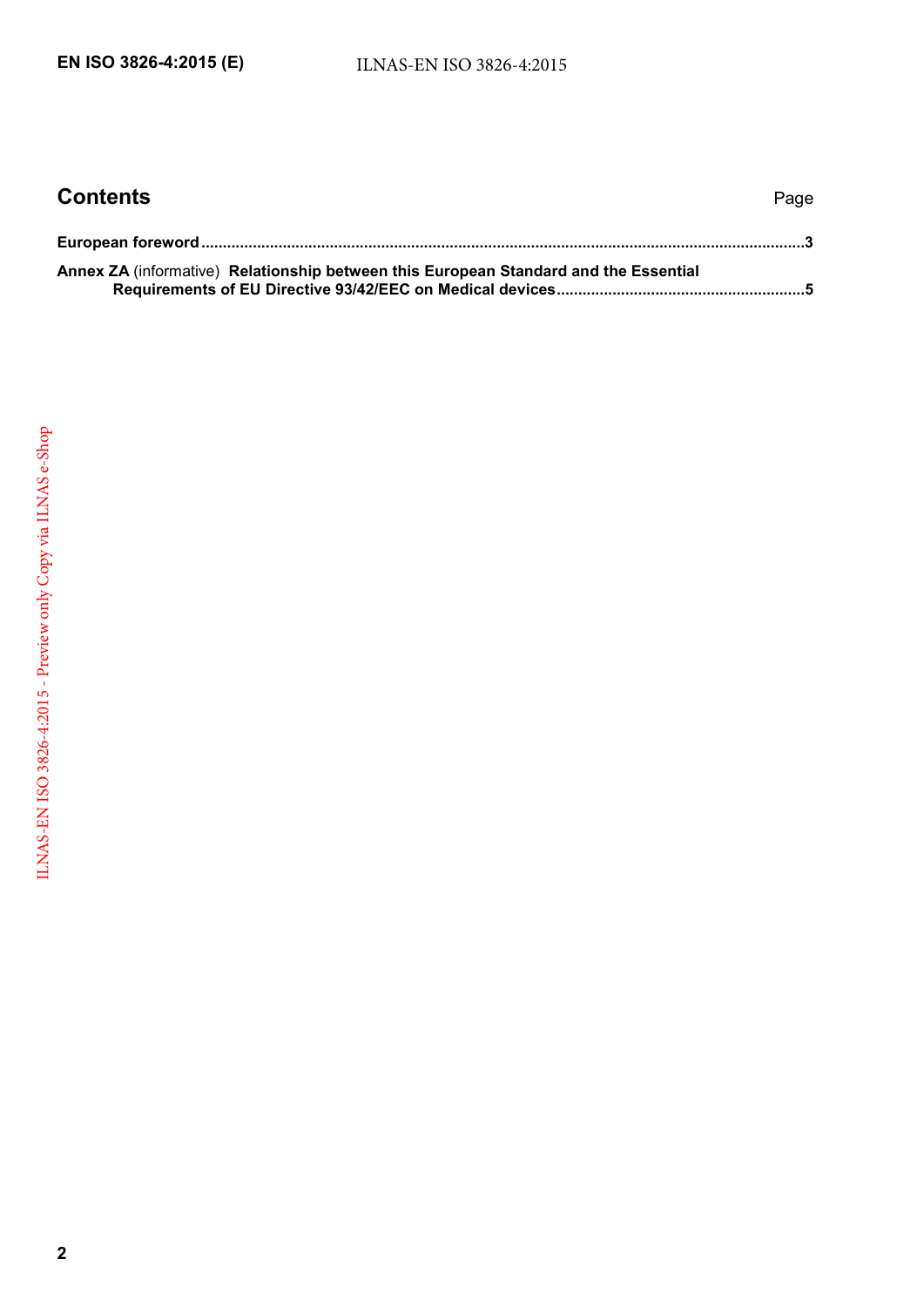### <span id="page-4-0"></span>**European foreword**

This document (EN ISO 3826-4:2015) has been prepared by Technical Committee ISO/TC 76 "Transfusion, infusion and injection, and blood processing equipment for medical and pharmaceutical use" in collaboration with Technical Committee CEN/TC 205 "Non-active medical devices" the secretariat of which is held by DIN.

This European Standard shall be given the status of a national standard, either by publication of an identical text or by endorsement, at the latest by February 2016, and conflicting national standards shall be withdrawn at the latest by February 2016.

Attention is drawn to the possibility that some of the elements of this document may be the subject of patent rights. CEN [and/or CENELEC] shall not be held responsible for identifying any or all such patent rights.

According to the CEN-CENELEC Internal Regulations, the national standards organizations of the following countries are bound to implement this European Standard: Austria, Belgium, Bulgaria, Croatia, Cyprus, Czech Republic, Denmark, Estonia, Finland, Former Yugoslav Republic of Macedonia, France, Germany, Greece, Hungary, Iceland, Ireland, Italy, Latvia, Lithuania, Luxembourg, Malta, Netherlands, Norway, Poland, Portugal, Romania, Slovakia, Slovenia, Spain, Sweden, Switzerland, Turkey and the United Kingdom.

### **Endorsement notice**

The text of ISO 3826-4:2015 has been approved by CEN as EN ISO 3826-4:2015 without any modification.

The following referenced documents are indispensable for the application of this document. For undated references, the latest edition of the referenced document (including any amendments) applies. For dated references, only the edition cited applies. However, for any use of this standard 'within the meaning of Annex ZA', the user should always check that any referenced document has not been superseded and that its relevant contents can still be considered the generally acknowledged state-of-art.

When an IEC or ISO standard is referred to in the ISO standard text, this shall be understood as a normative reference to the corresponding EN standard, if available, and otherwise to the dated ISO or IEC standard, as listed below.

NOTE The way in which these references documents are cited in normative requirements determines the extent (in whole or in part) to which they apply.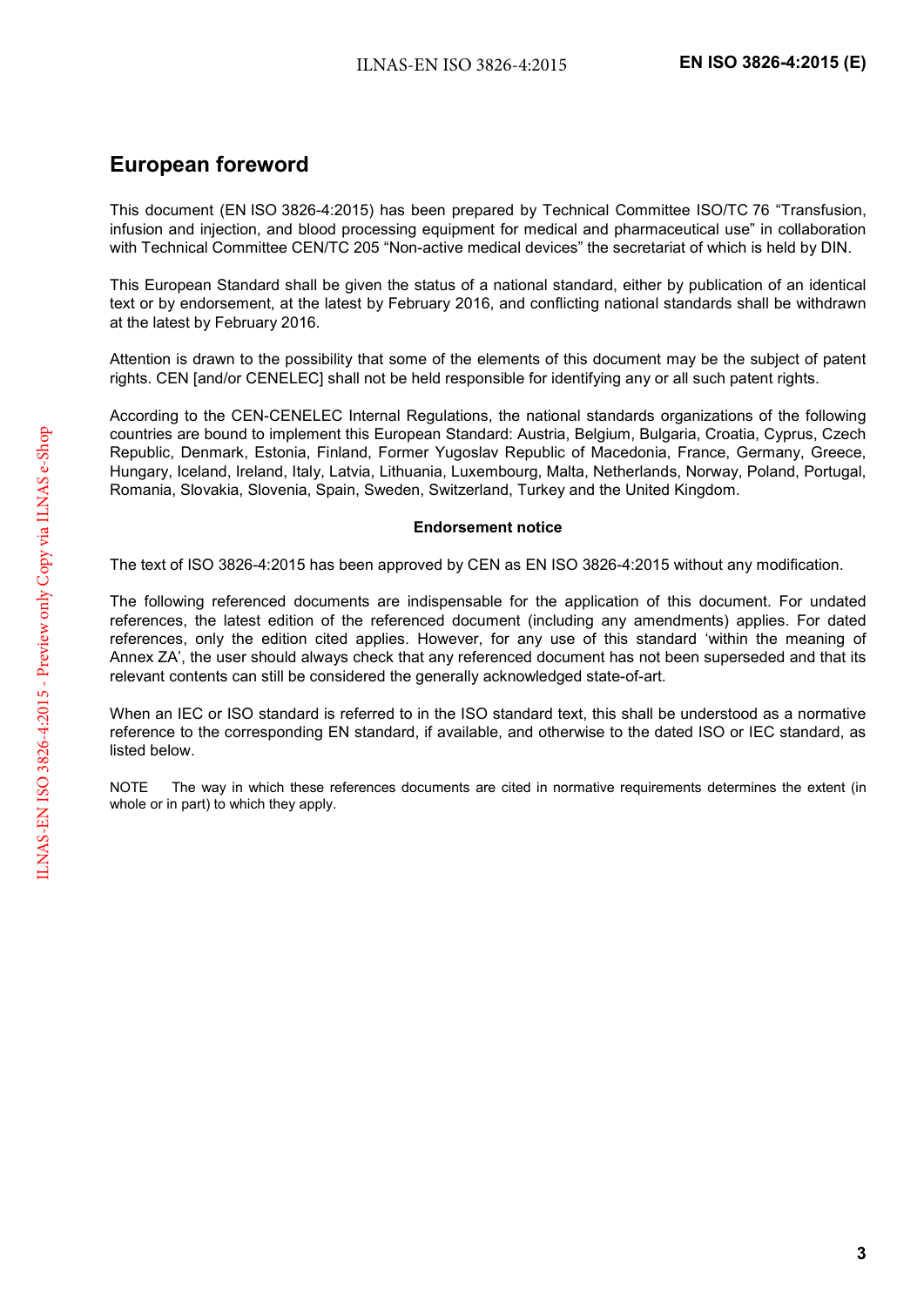| Table — Correlations between undated normative references and dated EN and ISO standards |
|------------------------------------------------------------------------------------------|
|------------------------------------------------------------------------------------------|

| Normative references as listed<br>in Clause 2 | <b>Equivalent dated standard</b> |                                |
|-----------------------------------------------|----------------------------------|--------------------------------|
|                                               | <b>EN</b>                        | <b>ISO</b>                     |
| ISO 594-2                                     |                                  | ISO 594-2:1998                 |
| ISO 1135-4                                    | EN ISO 1135-4:- $^a$             | $ISO$ 1135-4: $-$ <sup>a</sup> |
| <b>ISO 3696</b>                               | EN ISO 3696:1995                 | ISO 3696:1987                  |
| ISO 3826-1                                    | EN ISO 3826-1:2013               | ISO 3826-1:2013                |
| ISO 3826-2                                    | EN ISO 3826-2:2008               | ISO 3826-2:2008                |
| ISO 3826-3                                    | EN ISO 3826-3:2007               | ISO 3826-3:2006                |
| ISO 8536-4                                    | EN ISO 8536-4:2013 and           | ISO 8536-4:2010 and            |
|                                               | EN ISO 8536-4:2013/A1:2013       | Amd.1:2013                     |
| ISO 10993-1                                   | EN ISO 10993-1:2009              | ISO 10993-1:2009               |
| ISO 10993-4                                   | EN ISO 10993-4:2009              | ISO 10993-4:2002 plus          |
|                                               |                                  | Amd.1:2006                     |
| ISO 10993-5                                   | EN ISO 10993-5:2009              | ISO 10993-5:2009               |
| ISO 10993-10                                  | EN ISO 10993-10:2013             | ISO 10993-10:2010              |
| ISO 10993-11                                  | EN ISO 10993-11:2009             | ISO 10993-11:2006              |
| ISO 10993-12                                  | EN ISO 10993-12:2012             | ISO 10993-12:2012              |
| ISO 15223-1                                   | EN ISO 15223-1:2012              | ISO 15223-1:2012               |
| <b>ISO 15747</b>                              | EN ISO 15747:2011                | ISO 15747:2010                 |
| <b>ISO 23908</b>                              | EN ISO 23908:2013                | ISO 23908:2011                 |
| a<br>To be published.                         |                                  |                                |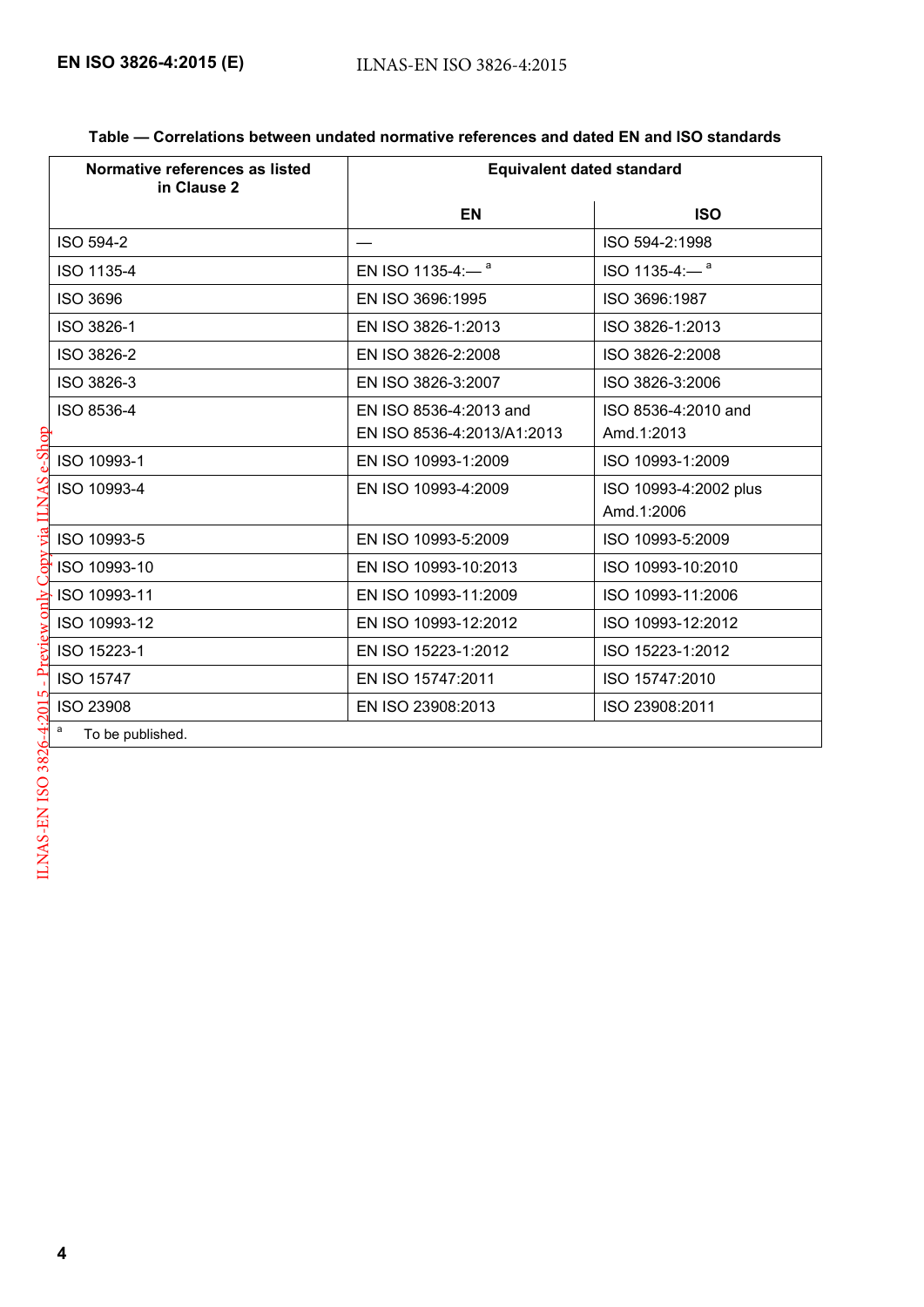# **Annex ZA**

### (informative)

### <span id="page-6-0"></span>**Relationship between this European Standard and the Essential Requirements of EU Directive 93/42/EEC on Medical devices**

This European Standard has been prepared under a mandate given to CEN by the European Commission and the European Free Trade Association to provide a means of conforming to Essential Requirements of the New Approach Directive 93/42/EEC, Medical devices

Once this standard is cited in the Official Journal of the European Communities under that Directive and has been implemented as a national standard in at least one Member State, compliance with the clauses of this standard given in Table ZA.1 confers, within the limits of the scope of this standard, a presumption of conformity with the corresponding Essential Requirements of that Directive and associated EFTA regulations.

NOTE 1 Where a reference from a clause of this standard to the risk management process is made, the risk management process needs to be in compliance with Directive 93/42/EEC / Directive 90/385/EEC, as amended by 2007/47/EC. This means that risks have to be reduced 'as far as possible', 'to a minimum', 'to the lowest possible level', 'minimized' or 'removed', according to the wording of the corresponding essential requirement.

NOTE 2 The manufacturer's policy for determining **acceptable risk** must be in compliance with essential requirements 1, 2, 5, 6, 7, 8, 9, 11 and 12 of the Directive.

NOTE 3 This Annex ZA is based on Normative References according to Table of References, replacing the references in the core text.

NOTE 4 When an Essential Requirement does not appear in Table ZA.1, it means that it is not addressed by this European Standard.

| Clause(s)/sub-clause(s)<br>of this EN                        | <b>Essential Requirements (ERs)</b><br>of Directive 93/42/EEC | <b>Qualifying remarks/Notes</b>                                                                                                                                                                                                                                                                                                         |
|--------------------------------------------------------------|---------------------------------------------------------------|-----------------------------------------------------------------------------------------------------------------------------------------------------------------------------------------------------------------------------------------------------------------------------------------------------------------------------------------|
| 6.2.1, 6.2.3, 6.2.7, 6.2.8, 6.2.9,<br>6.2.10, 6.2.11, 6.3, 7 | 7.2                                                           | Only the protection to the patients<br>is explicitly addressed.<br>The part of ER 7.2 regarding the<br>packaging is not fully addressed.<br>For packaging, see Clause 7 of this<br>part of EN ISO 3826.                                                                                                                                 |
| 5.1 to 5.8, 6.2, 6.3, 6.4                                    | 7.3                                                           | Only the first half sentence of ER<br>7.3 is addressed. ER covered by<br>biological evaluation.                                                                                                                                                                                                                                         |
| 6.2.7, 6.2.10, 6.3, 6.4                                      | 7.5 (first and second paragraph)                              | The part of ER 7.5 relating to<br>phthalates is not explicitly covered.<br>Only the first sentence is covered.<br>Presumption of conformity with the<br><b>Essential Requirements relating to</b><br>the biological evaluation can only<br>be provided if the manufacturer<br>chooses to apply the<br>EN ISO 10993 series of standards. |

### **Table ZA.1 — Correspondence between this European Standard and Directive 93/42/EEC, Medical devices**